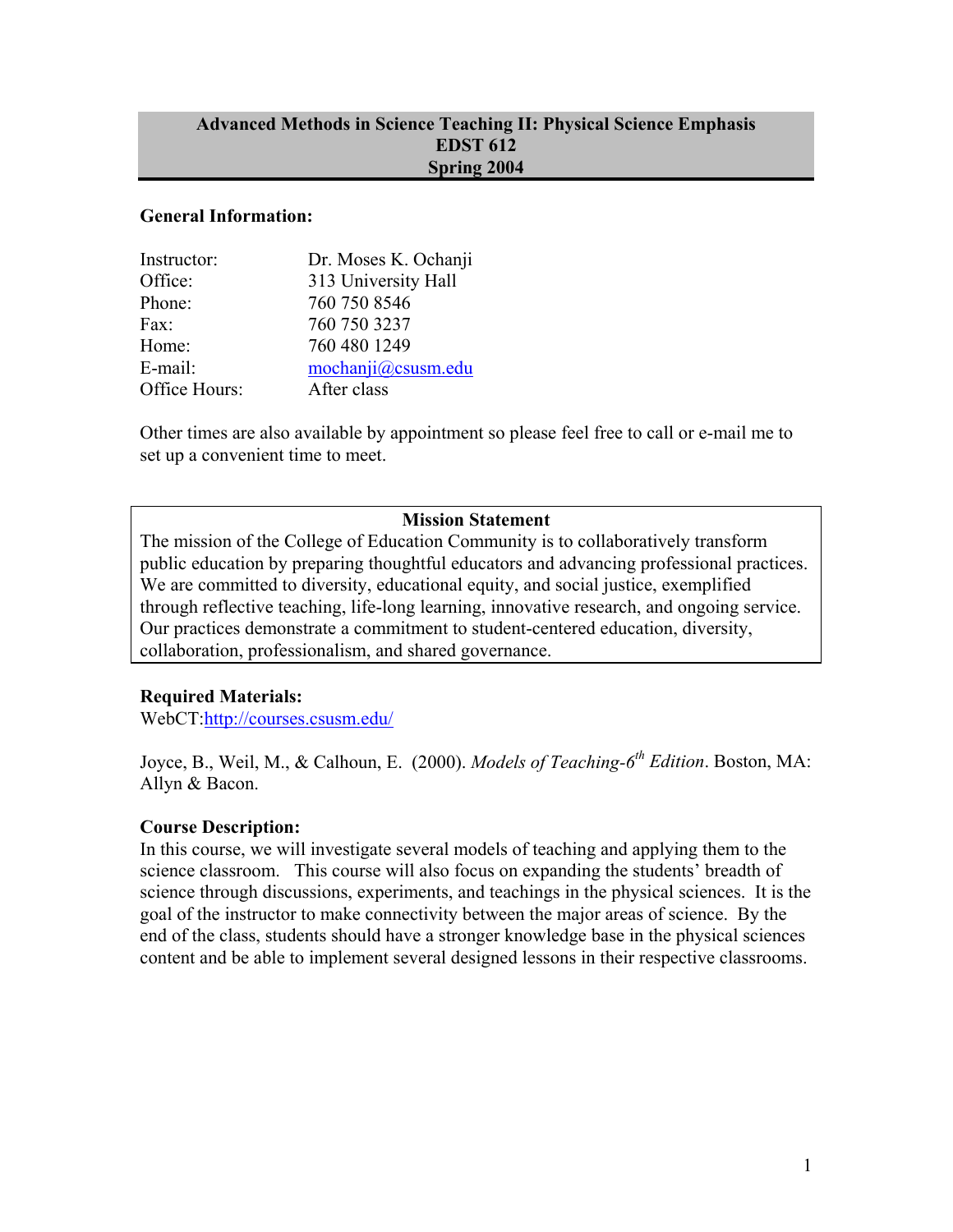# **Course Assignments**:

| <b>Assignment</b>             | <b>Points</b> | <b>Due Date</b>                                                                                       |
|-------------------------------|---------------|-------------------------------------------------------------------------------------------------------|
| 1. Assignments and Homework   | 10            | TBD throughout semester                                                                               |
| 2. Mini Lessons               | 10            | Electronic lesson plan due one week<br>after specified model of teaching is<br>presented              |
| 3. Lesson Plan                | 25            | <i>March 6:</i> Group identified topic<br><i>May 1</i> : Lesson plan with supporting<br>documents due |
| 4. Current Issues Assignment  | 25            | <i>April 24</i> : Paper due                                                                           |
| 5. Electronic Portfolio       | 25            | <i>May 15:</i> due during finals week                                                                 |
| 6. Attendance & Participation | 5             |                                                                                                       |

## **PROFESSIONALISM:**

As a professional in the field of education, you need to take seriously your responsibility for learning and helping others learn in this class. As a professional, you should:

- attend all classes
- arrive on time and remain for the entire period
- be prepared for each class by having thoughtfully completed all readings and assignments
- keep me informed of any extenuating circumstances in your life that may hinder your ability to succeed in this course
- remain on task during class sessions
- respect others' opinions in the class
- be curious about ideas different than your own

I take very seriously the idea that our class is a community of learners. It is important that everyone feels both encouraged to participate and a responsibility to participate. All ideas are welcome including those that are different than my ideas and those of the majority of the class. Only through explorations of multiple perspectives will we be able to really address the complex issues of teaching and learning mathematics.

# **COE ATTENDANCE POLICY:**

Due to the dynamic and interactive nature of course in the COE, all students are expected to attend all classes and participate actively. At a minimum, students must attend more than 80% of class time, or s/he may not receive a passing grade for the course at the discretion of the instructor. If you miss two class sessions or are late (or leave early) more than three sessions, you cannot receive a grade of "A". If you miss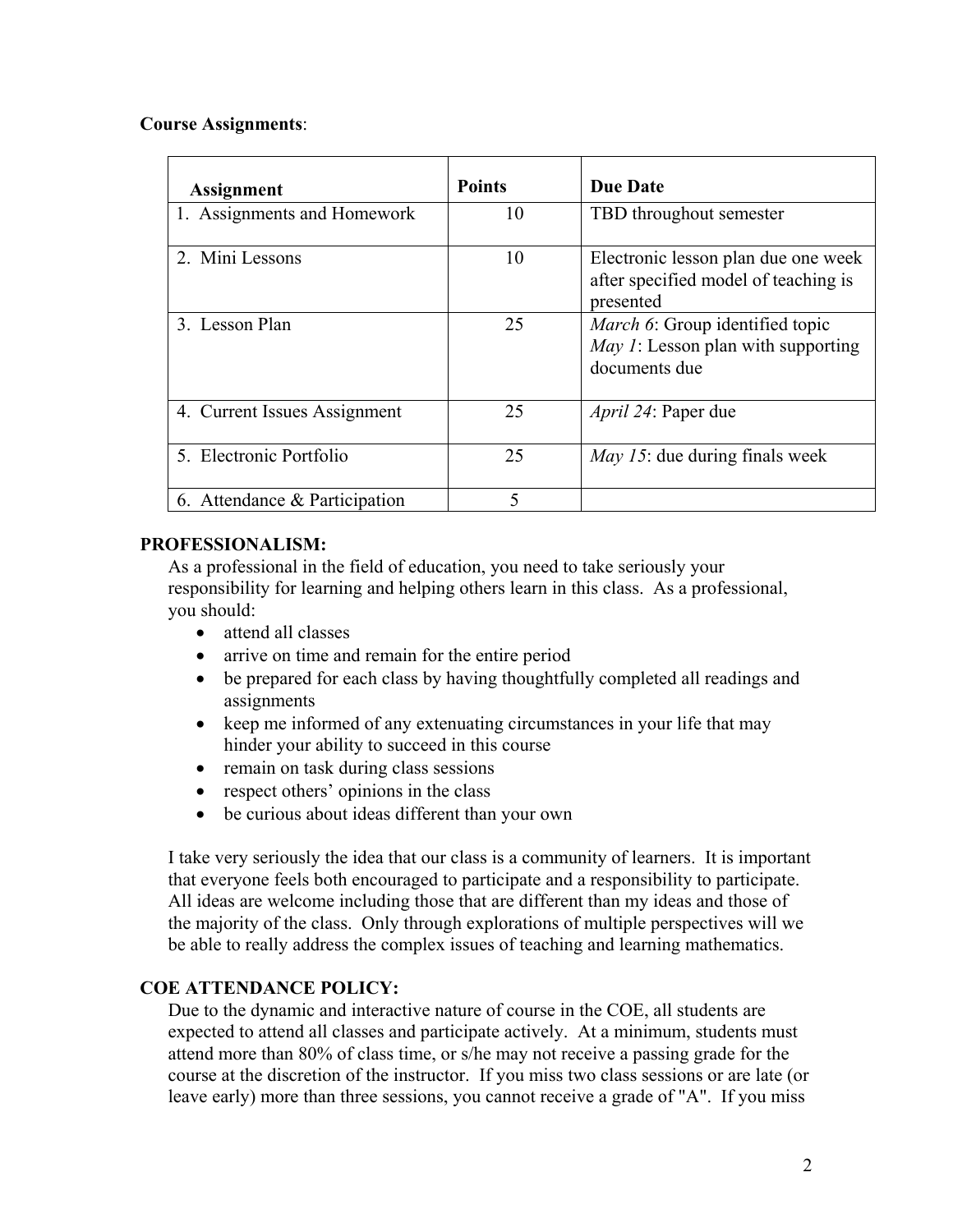three class sessions, your highest possible grade is a "C+". Should you have extenuating circumstances, contact the instructor as soon as possible. Please discuss with me any extenuating circumstances that will cause you to miss class prior to your absence. Attendance will be taken at each class session.

# **GRADING SCALE:**

Grades will be based on the typical grading scale shown below. Additionally, plus and minus grades will be used.

A..............90 -100% B..............80 - 89% C..............70 - 79% D..............60 - 69% F..............Below 60%

# **PLAGIARISM AND CHEATING:**

Please be sure to read and understand the university policy on plagiarism and cheating as it will be strictly enforced. Academic dishonestly will not be tolerated and will result in a failing grade for this course and will be reported to the University.

# **SPECIAL CONCERNS:**

Every consideration is made to accommodate student learning in this course. If you have any special needs, please inform if the instructor. Some students are terrorized by the thought of taking a "science" course. It is the instructor's goal to alleviate this fear and replace it with a positive learning experience!

#### **COURSE ASSIGNMENTS:**

With the exception of the laboratory notebook, all assignments should be doublespaced and saved on a zip disk. Each assignment is due on the date indicated on the syllabus, and grades on late assignments will be lowered unless *prior arrangements* have been made with the instructor. A more thorough description of the course assignments is provided near the end of this document.

• ALL ASSIGNMENTS MUST BE TURNED IN BY THURSDAY, MAY 15, 2003.

# **Discussion Questions, Participation and Attendance – 15 points**

Each student will be required to submit a discussion question for the class based on the reading for the specific class. The question should be submitted to the instructor via email by noon on the day of the class. The discussion question should be an open-ended question that provides opportunity for discussion and calls for diverse responses. Examples of such questions will be available on WebCT

Active participation in this course is determined by both being present and contributing in a positive way that supports the learning of the class. In addition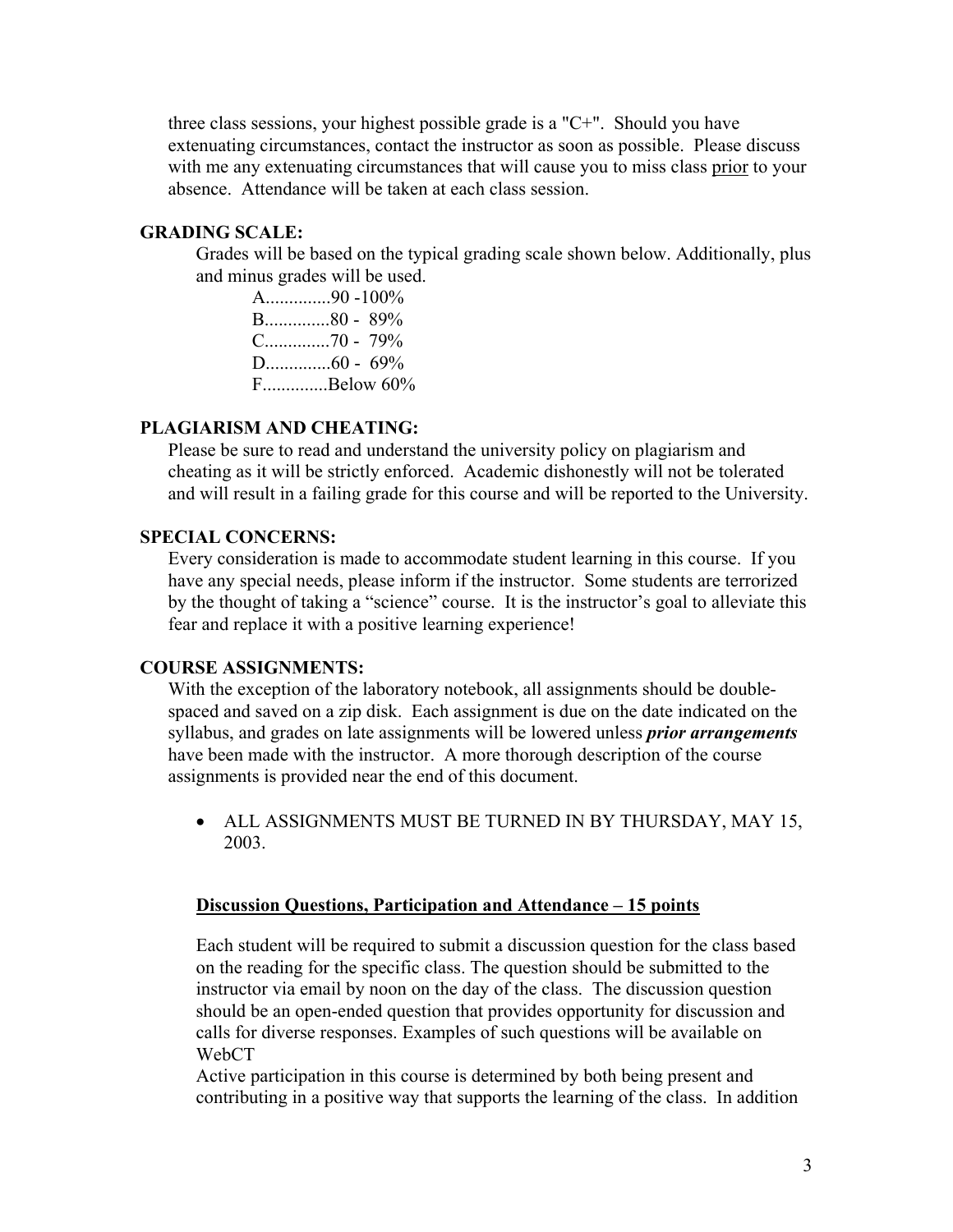to doing individual work, collaboratively working in groups, both large and small, is an integral part of teaching and learning. A small portion of your grade in this class is determined by how well you are able to work with the variety of individuals in your cohort to produce the best possible outcome. Additionally, you must be present to make your contribution. Your presence is determined not only by your body being in class, but also your mind. No outer-body experiences allowed! ©

#### **Model Lesson Presentations (25%)**

Each student will have an opportunity to choose one of the models of teaching to be discussed in the course and prepare a lesson modeling the specific teaching approach.

#### **Science Instruction Case Study (30%) (May work in pairs)**

You will develop a case study of science instruction involving input from classroom observations, a K-12 teacher or teachers and K-12 students. The case should include 5 parts: your observations, teacher interview, student surveys, data analysis (comparison chart of comparison included here ay be used), and case study paper. Carefully read A-F below.

## **Observations of Science Lessons**

A. Ask a school teacher if you can observe 2-3 science lessons in his or her class. Your observation should focus on the key models of science teaching discussed in the course. The following questions may help direct your observations:

- 1. How would you define science instruction in this classroom?
- 2. What are the characteristics of science instruction?
- 3. What do the students do during science instruction?
- 4. What materials are used?
- 5. How often do the students engage in hands-on activities?
- 6. Do they each participate and have a role?
- 7. How is the classroom organized for science instruction?
- 8. What science materials are in the classroom?
- 9. What evidence is there of science?
- 10. Do you see writing infused within the science lessons? If so, what are some examples?
- 11. Are there children in the class who are learning English? What differences and similarities exist for children who are learning English?

Feel free to add more descriptive information in regard to science instruction.

*B After you have answered the above questions find time to interview the teacher..*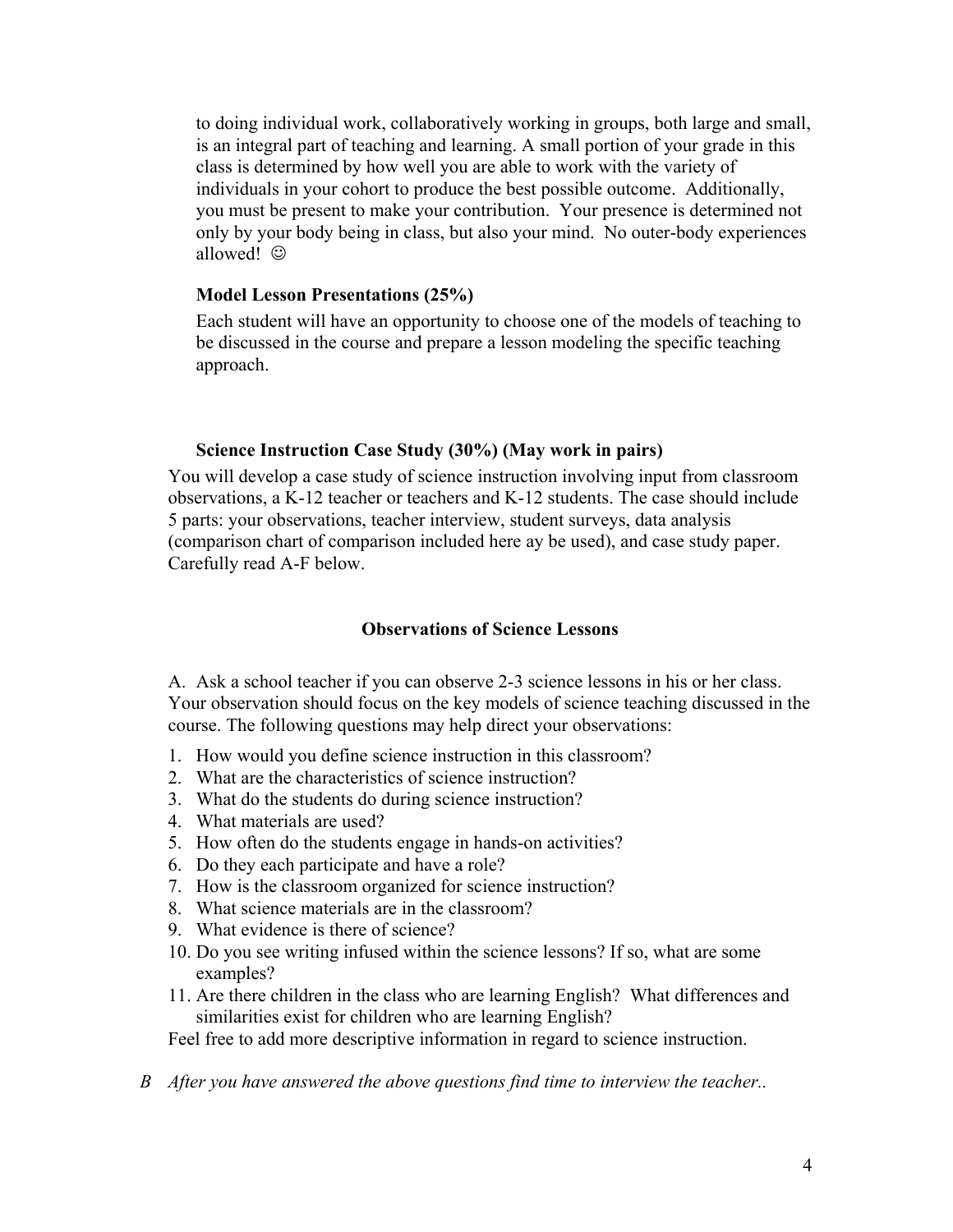Ask the teacher to answer the Teacher Survey. Please inform the teacher that the school and district will not be identified, only the grade level. Please do not put the teacher's name on the survey.

#### **Teacher Survey**

- 1. How do children learn science?
- 2. How do you organize instruction so that children learn concepts related to the California science standards?
- 3. What are the different activities that you do during science instruction?
- 4. How do you group the students during science activities?
- 5. How often do you teach science?
- 6. How often do the children participate in hands-on science activities?
- 7. Do you integrate writing activities into science lessons? What are some examples?
- 8. What is the easiest thing about teaching science?
- 9. What is the most difficult thing about teaching science?
- 10. If you could design the ideal science program, what would be the characteristics of the program?
- 11. How do you organize instruction for science in two languages or in a language other than English? What challenges does this present for you?
- 12. How do you adapt instruction for students with special needs? Are there particular techniques or issues related to science teaching and students with special needs?

Feel free to include other questions during the interview. If possible, take a portable tape recorder to record the responses for later transcription, as it is easy to miss some things when you are taking notes. Be sure to ask the teacher if she or he minds if you use the tape recorder, and do not use it if the teacher is hesitant.

C. Ask the teacher if you can hand out the Student Survey to the students in the class. Do **not** have the students put their names on the surveys. Feel free to include other questions on the survey, but do not make it too long for the students to answer. This survey will work with third graders and up; you can try it with second graders but I would suggest reading the questions aloud one at a time for them. If you are working with K, 1 or 2 use the following alternative strategy: Choose approximately 6 students (if you are in a bilingual class choose 3 who have English as their native language and 3 with Spanish or whatever other language is spoken in the class). Interview each student using the survey questions. Record the answers, if possible, and transcribe the taped interviews. Be flexible and adapt the survey to the level of the students.

#### **Student Survey**

Please answer the following questions. Grade level:  $\triangleleft$  Are you a Boy  $\Box$  Girl  $\Box$  ? What language(s) do you speak? English  $\Box$  Spanish  $\Box$  Other  $\Box$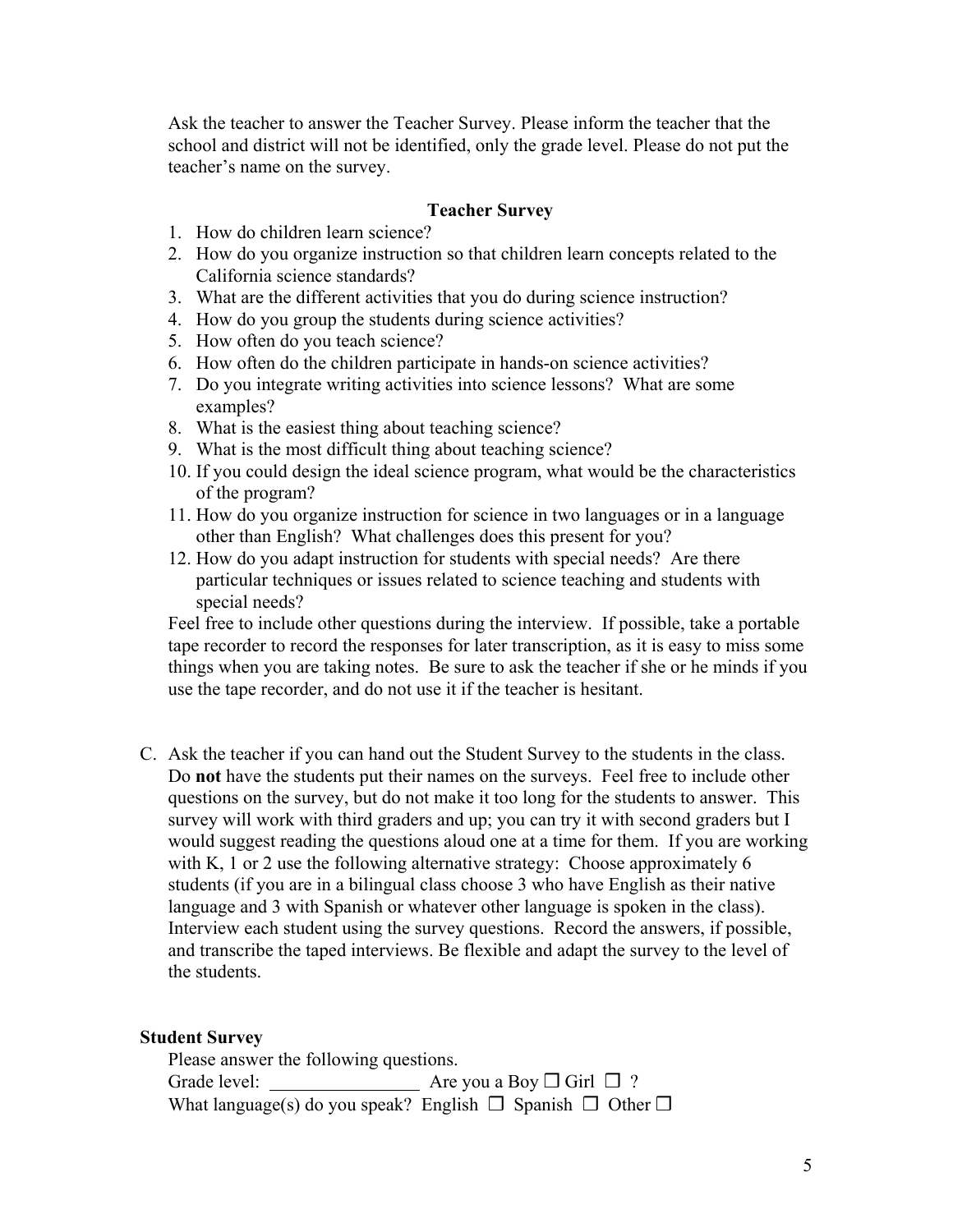- 1. What happens during science in your class? How does your teacher teach you science?
- 2. How often do you do hands-on science activities in class?
- 3. What sorts of science activities do you do in class?
- 4. Do you work in groups to do science activities? If so, what do you do in the groups? Does each person have a job to do?
- 5. Do you have science materials to use during science activities? What sorts of materials do you use?
- 6. What are some of the science topics you have studied this year in science class?
- 7. Do you like science time? What do you like best about it?
- 8. Are you a good student in science? What helps you learn best?

D. Examine the three sets of data (your observations, those of the teacher and students) for matches and mismatches. Create a grid to organize the data:

#### **Possible Comparison Chart**

|                                                                    | <b>My Observations</b> | <b>Teacher Interview</b> | <b>Student Surveys</b> |
|--------------------------------------------------------------------|------------------------|--------------------------|------------------------|
| How is science<br>taught/what happens<br>during science time?      |                        |                          |                        |
| How does the teacher<br>teach science/what does<br>the teacher do? |                        |                          |                        |
| Do the students<br>participate in hands-on<br>science activities?  |                        |                          |                        |
| <b>Adaptations and</b><br><b>Accommodations</b>                    |                        |                          |                        |

E. Using the data you have collected and the match/mismatch chart, type a 2-3 page CASE STUDY PAPER of the science instruction.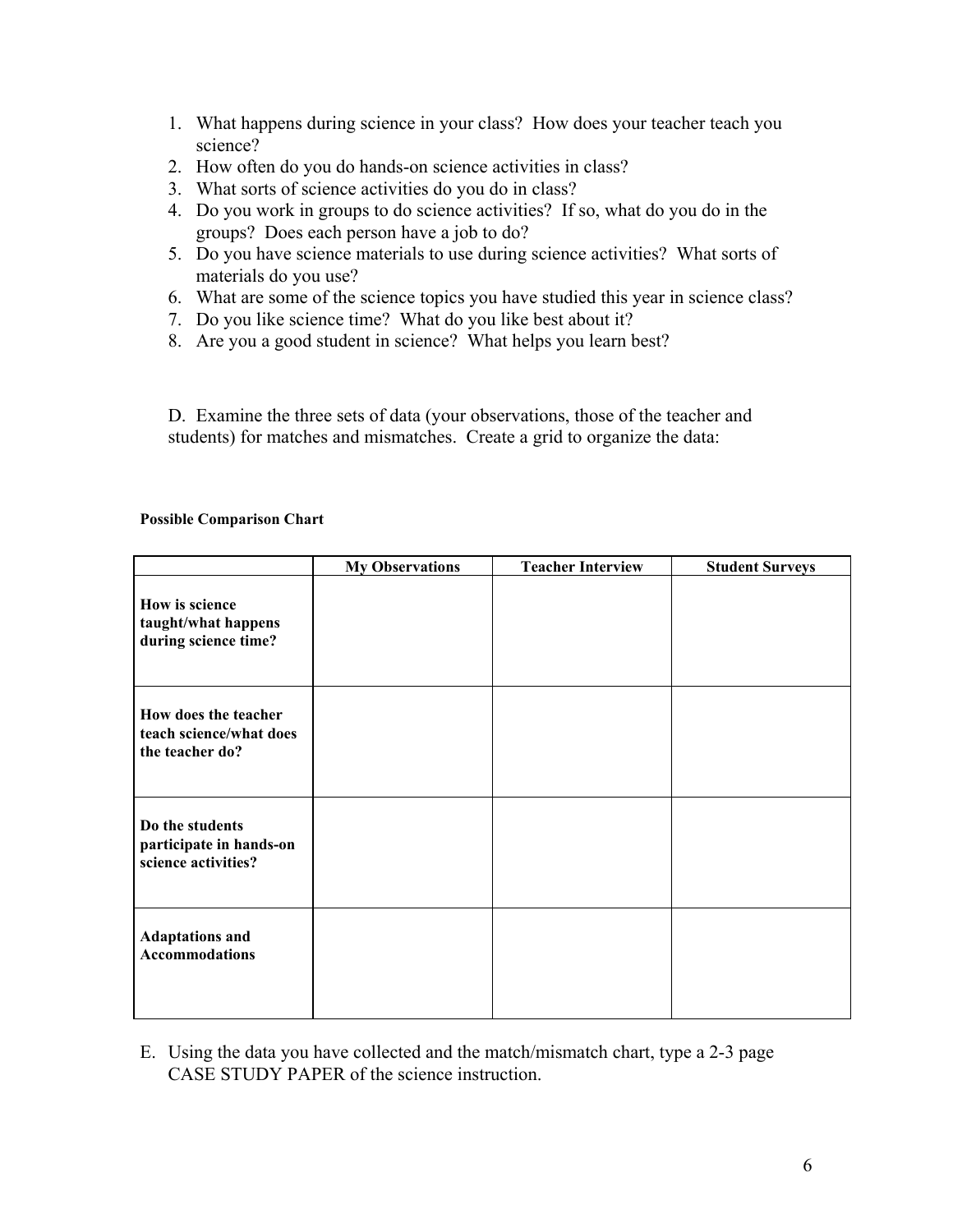- F. Turn in a copy of the following. Staple all together in the following order with the Case Study paper on top.
	- 1. Your 2-3 page CASE STUDY PAPER.
	- 2. Your own answers to questions (in A above) as you observed in the classroom
	- 3. Teacher Interview questions (B above) and answers
	- 4. Student Surveys (C above) with student answers
	- 5. Comparison Chart (D above) of your observations, teacher interview answers and student survey answers.

## **Manuscript Project** (30%)

Each student will complete a project that demonstrates his/her understanding of science curriculum theory, development, implementation, and evaluation. This project is an opportunity to exercise creativity and individual preference in selecting what is to be specifically done. The project will involve writing a short manuscript suitable for publication in one of the typical science teaching journals such as *The Science Teacher* or *The Journal of College Science Teaching*. The exact manuscript submission guidelines for the journal chosen are to be followed in preparing the manuscript. The manuscript can be one of two types. One type would be an article that shares an original, innovative curriculum idea such as a lab or demonstration activity that exemplifies either the NYS MST or National Science Education Standards. The other type would be a manuscript that is opinion- or issue-based that provides a critical commentary on a major topic in the area of science curriculum being faced by science educators. The manuscript guidelines for the two science teacher journals mentioned above are included as attachments to this syllabus.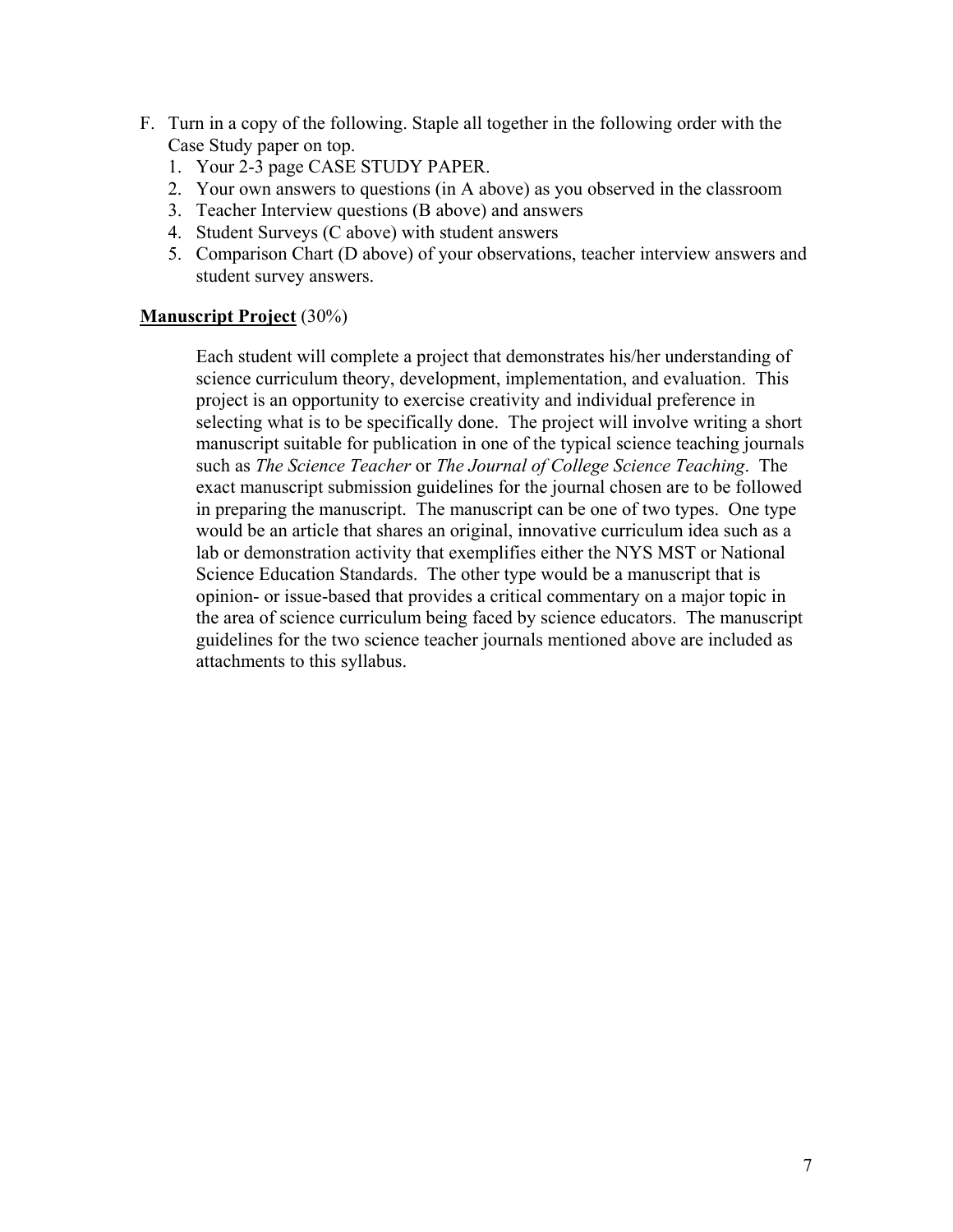# **Tentative Schedule**

|                | <b>DATE</b> | <b>TOPIC</b>                                                                                                 | <b>DUE</b>                                                           |
|----------------|-------------|--------------------------------------------------------------------------------------------------------------|----------------------------------------------------------------------|
| $\mathbf{1}$   | 1/21        | Introductions; Discussion on<br>Definition of Science; Group<br>Formation; Introduction to School<br>science |                                                                      |
| $\overline{2}$ | 1/28        | Creating an Inquiry based<br>classroom                                                                       | Chapter $1 \& 3$<br><b>Discussion Question</b><br>Due                |
| 3              | 2/4         | Knowledge Construction Processes                                                                             | Chapter 2<br>Learning Cycle<br>handout<br>Discussion question<br>due |
| $\overline{4}$ | 2/11        | Processes Based Learning                                                                                     | Chapter 4<br>Discussion Question<br>Due                              |
| 5              | 2/18        | Cooperative Learning                                                                                         | Chapter 10<br><b>Discussion Question</b><br>Due                      |
| 6              | 2/25        | Problem based learning                                                                                       | Chapter 6&8<br>Discussion Question<br>Due                            |
| $\overline{7}$ | 3/3         | Meaningful Learning /Conceptual<br>Change                                                                    | Handouts                                                             |
| 8              | 3/10        | Cross curricula learning<br>/multidisciplinary                                                               | Chapter 5                                                            |
| 9              | 3/17        | Library Search and Literature review<br>for Manuscript                                                       | No class meeting                                                     |
| 10             | 3/24        | Technology based learning                                                                                    | Chapter 14, 15 & 16                                                  |
| 11             | 3/31        | <b>SPRING BREAK</b>                                                                                          | © Enjoy the week!                                                    |
| 12             | 4/7         | Assessment: Knowing your students<br>and their abilities                                                     | Chapter $12 \& 13$                                                   |
| 13             | 4/14        | <b>Adapting Science Curriculum</b>                                                                           | Chapter 17 & 18                                                      |
| 14             | 4/21        | Curriculum Design models                                                                                     | Chapter 20                                                           |
| 15             | 4/28        | Case Study Presentations &<br>sharing                                                                        | Case Study Due                                                       |
| 16             | 5/5         | <b>Case Study Presentations</b>                                                                              |                                                                      |